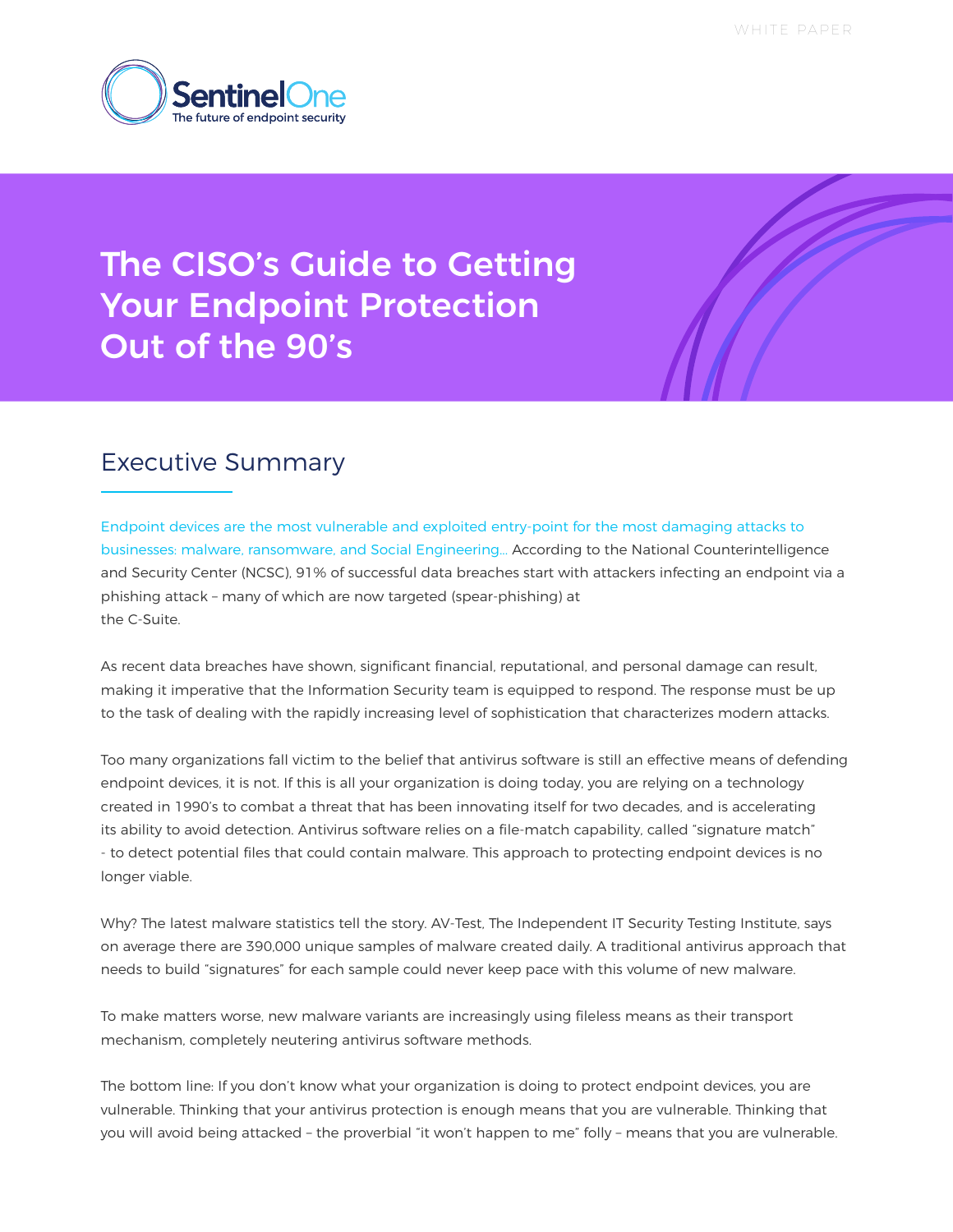Contingencies for WHEN (not IF) a breach happens are becoming a mainstay of board-level risk management discussions and documented procedures. The question, therefore, is "What are we doing about it?" This question should be asked of every Chief Information Security Officer (CISO) or equivalent… and the answer should involve a heavy emphasis on protecting endpoint devices.

### Endpoint Security Primer – What You Need to Know

Anywhere that sensitive business information or systems exists, so too exists the threat of unauthorized access by attackers intent on using it for financial, political, ideological, or personal gain. As the use of computing devices has expanded in the workplace – with the proliferation of PCs, laptops, tablets, USB memory sticks, smartphones, and "wearable" devices – so too has the threat of unauthorized access to information.

The impact that malware can have is potentially catastrophic (when an entire network is compromised), but typically results in nagging, difficult to measure damage in the form of loss of business productivity. As systems are brought down, first by the malware, and then by the time and effort required to fix them, staff productivity takes a double-hit - both to the affected employee as well as to the IT staff tasked with an unplanned machine repair. To compound this, there is the data loss that occurs if uninfected information on the machine was not properly backed-up prior to the attack.

In short, there are now more entry points for attackers, made possible by the growing number of endpoint devices connected to the corporate network. This has fueled the rapid growth and increasing sophistication of attacks and defensive measures, which has accelerated dramatically in just the last few years.

#### Figure 1

| L |  |
|---|--|
| Ų |  |
|   |  |
|   |  |
|   |  |

CAUSE

- 
- Dumb terminals
- First PCs arrive on desktops
- Networks are private



- PCs on most desktops • PC networks connect to internet
- Email is the new normal



- Laptops and USB sticks • Mobile devices connect to networks
- Mobile phones enter workplace



- Smartphones and "wearable" devices connect to the network
- Wireless networks are the norm
- IT does not control software in use
- Remote workers connect via home networks

| Anti-virus                                                                                             | Encryption                                                                                       | Anti-malware                                                                                                             | <b>Advanced Endpoint Protection</b>                                                                                           |
|--------------------------------------------------------------------------------------------------------|--------------------------------------------------------------------------------------------------|--------------------------------------------------------------------------------------------------------------------------|-------------------------------------------------------------------------------------------------------------------------------|
| · The term "Computer Virus" is<br>coined<br>. First PC viruses detected<br>· First ransomware detected | · "Morphing" viruses found<br>· Viruses attached to emails<br>. Viruses found in MS Word & Excel | · First "Social Engineering"<br>· Viruses send themselves via email<br>· Malware logs keystrokes<br>· Mass virus attacks | Attacks become targeted<br>· Endpoint and "phishing" email<br>are top threats<br>· Malware delivered via<br>downloadable apps |

- Attacks target C-Suite
- Ransomware hits business
- Nation state attacks target corporate IP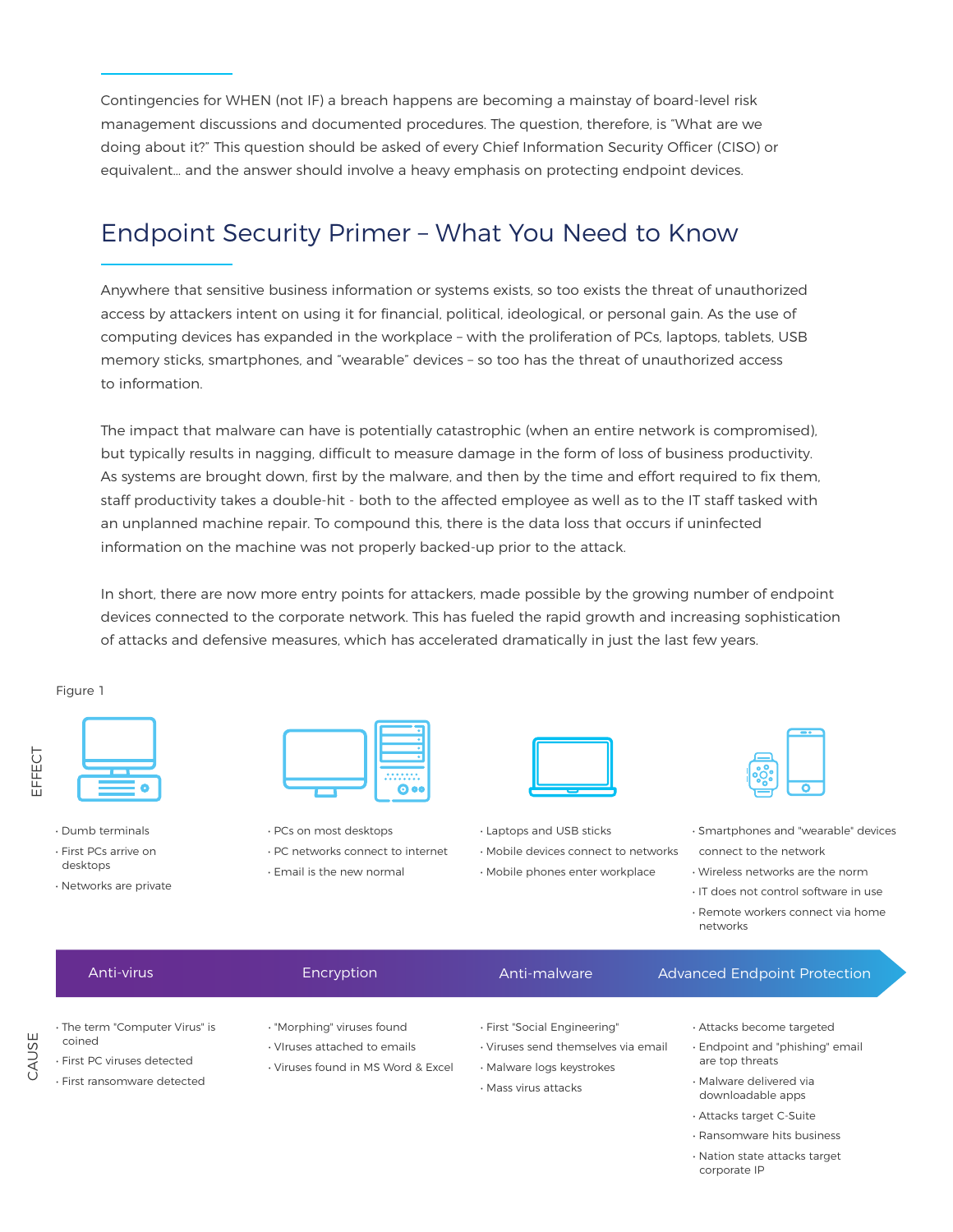As shown in Figure 1, viruses and malware have continuously evolved to exploit the vulnerabilities of endpoint devices. In response to growing attacks, antivirus software for business was developed and released in the early 90's. As virus and malware sophistication increased, new antivirus methods such as "signature detection", "black/white listing", and "pattern matching" based on known malicious file formats and characteristics rapidly became the norm. Over time, encryption, anti-malware, intrusion detection, web filtering, and email security solutions have entered the market.

 In just the past year, according to the Verizon Data Breach Investigation Report, phishing attacks via email account for the majority of successful data breaches. The consequences happen fast – as stated in the report: "30% of phishing messages were opened by the target across all campaigns."It gets worse, "About 12% went on to click the malicious attachment or link and thus enabled the attack to succeed." This represents a 22% increase in phishing effectiveness versus 2015, which means the level of sophistication is increasing.

### Case-in-Point

Take, for example, the case of the CFO who received an email from her CEO requesting that a bank transfer of \$60,000 be sent to a partner in Denmark. Everything seemed normal. The CEO's email was from his email address, the partner was a long-standing reseller, and the bank information and account numbers checked out to be a large commercial bank in Copenhagen. The email was an ordinary request that occurred occasionally when the CEO was meeting with partners in Europe.

The only problem was that the CEO's email account had been hacked that morning. The email to the CFO was fake and was constructed using information from the company's web site where the reseller partner organizations were listed. Minutes after the transfer went through, the CEO replied thanking the CFO, and sheepishly admitting that he had made a mistake and needed another transfer in the amount of \$120,000 to be sent!

So, the CFO sent it. A few hours later, when the real CEO called to inquire about how the day was going, and only when the CFO mentioned in passing that the transfers had gone through without a hitch, did the breach become known. Within minutes, inquiries to the bank were made only to learn that the account had been drained of all \$180,000, and closed within minutes of the last transfer.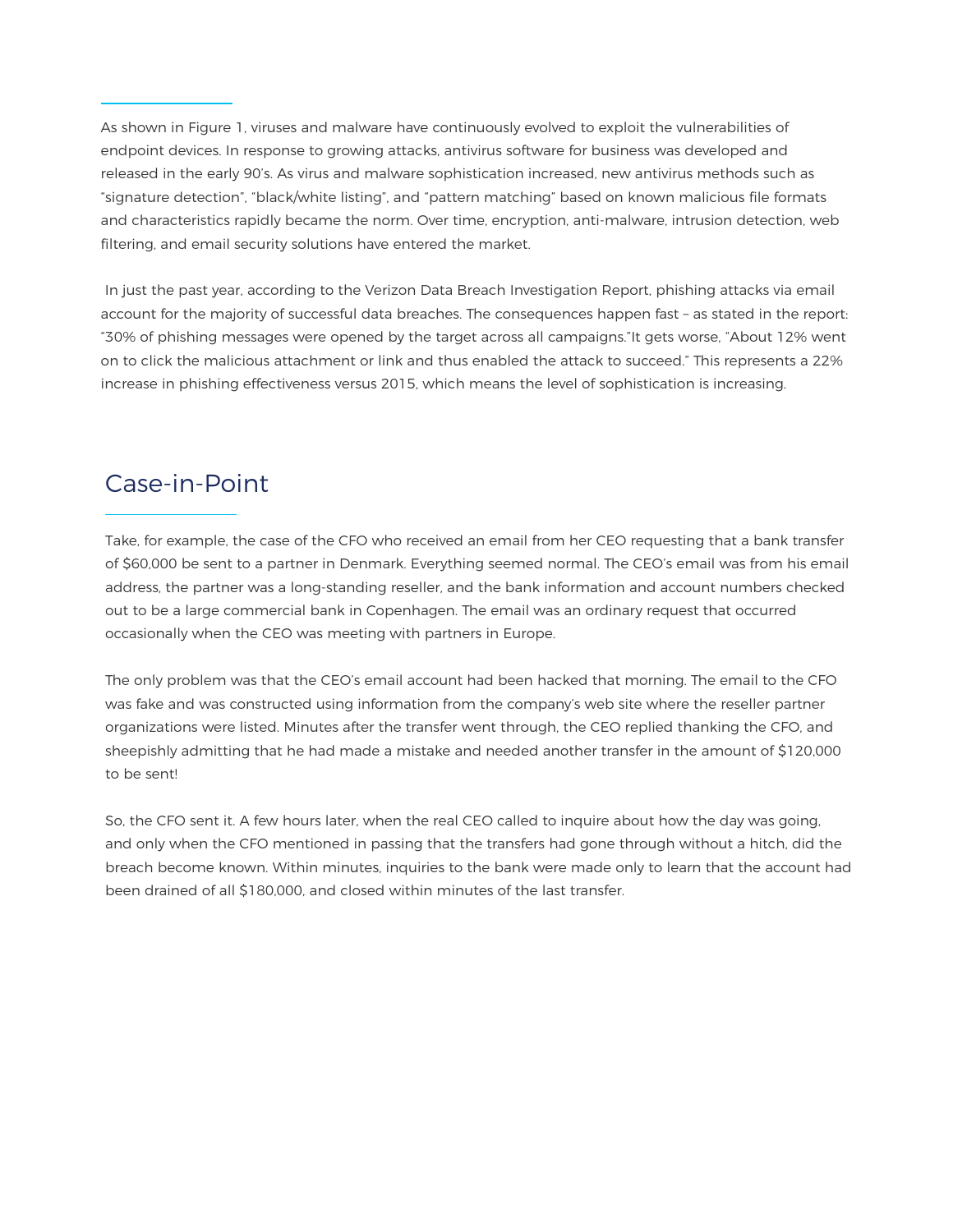### Why Do I Need to Replace Antivirus?

Modern attack methods have made antivirus protection far less effective than it once was. Sophisticated adversaries have learned to slip past antivirus measures or avoid them altogether.

Modern attacks are now taking the form of "Advanced Targeted Threats", such as:

- Spear Phishing" and "Social Engineering" Exemplified by adversaries who send emails that appear to be from legitimate sources, like a bank or credit card issuer, or worse, from a colleague such as the example above. Through these means, the attacker gains the trust of the targeted victim, and elevates the likeliness that the malware will be "clicked" and injected onto the endpoint device. Once there, the malware can run in the background, morphing itself to avoid antivirus detection. The attacker can also begin to use the credentials of the victim's accounts to wreak additional havoc.
- Malware Innovation The concept of using signatures to prevent malware is simply not feasible knowing that there are now hundreds of thousands of new samples generated daily. Evolution towards fileless malware paired with use of new obfuscation techniques like "packers" or "wrappers" means today's antivirus doesn't stand a chance. A new method is required to counter these new realities.

Adversaries have begun to form online hacker communities where free open-source malware and development toolkits are developed and distributed. These same communities share information among members, often citing common work-around methods for defeating anti-virus software. Attackers who already know how to defeat your antivirus tools will be successful, unless you take further steps. Remaining reliant solely on antivirus software is like burying your head in the sand, hoping that the adversaries using advanced methods will not find you (Figure 2).

In addition to spear phishing and use of new, advanced malware, there are several other threat scenarios that antivirus measures won't stop:

- I attended the web meeting from Starbucks! Your team connects their laptops, tablets and smartphones to the Internet from anywhere – coffee shops, airports, hotels, and home offices. The connections are made outside of the corporate firewall, through networks controlled by unknown third parties. The corporate firewall used to be enough to protect the devices connecting to your network. Not any more. Now the Barista at the café might be lurking in your network.
- That video is hilarious! Your friend's video, shared through a DropBox account in the cloud, kept you in stitches for ten minutes… While the malware embedded in the download started exfiltrating your contacts, key files and other sensitive information.

There's an app for that! Allowing users to download applications from the web may be a path to achieving faster innovation, but… what else is riding along with the downloads? Do you have control over the software running on devices connected to your network? If not, malware can easily creep in through this open door.

Put it on a stick! USB memory sticks are prevalent. Infected USB memory sticks are too,

• and they avoid common security gates like firewalls. Does your security team get alerted when rogue USB sticks are inserted into network connected devices?

Just Google it! The web is the number one resource for professionals in almost all industries and job roles.

• Providing users with access to the web is mandatory for businesses to operate in today's world. Providing unrestricted access is a recipe for disaster.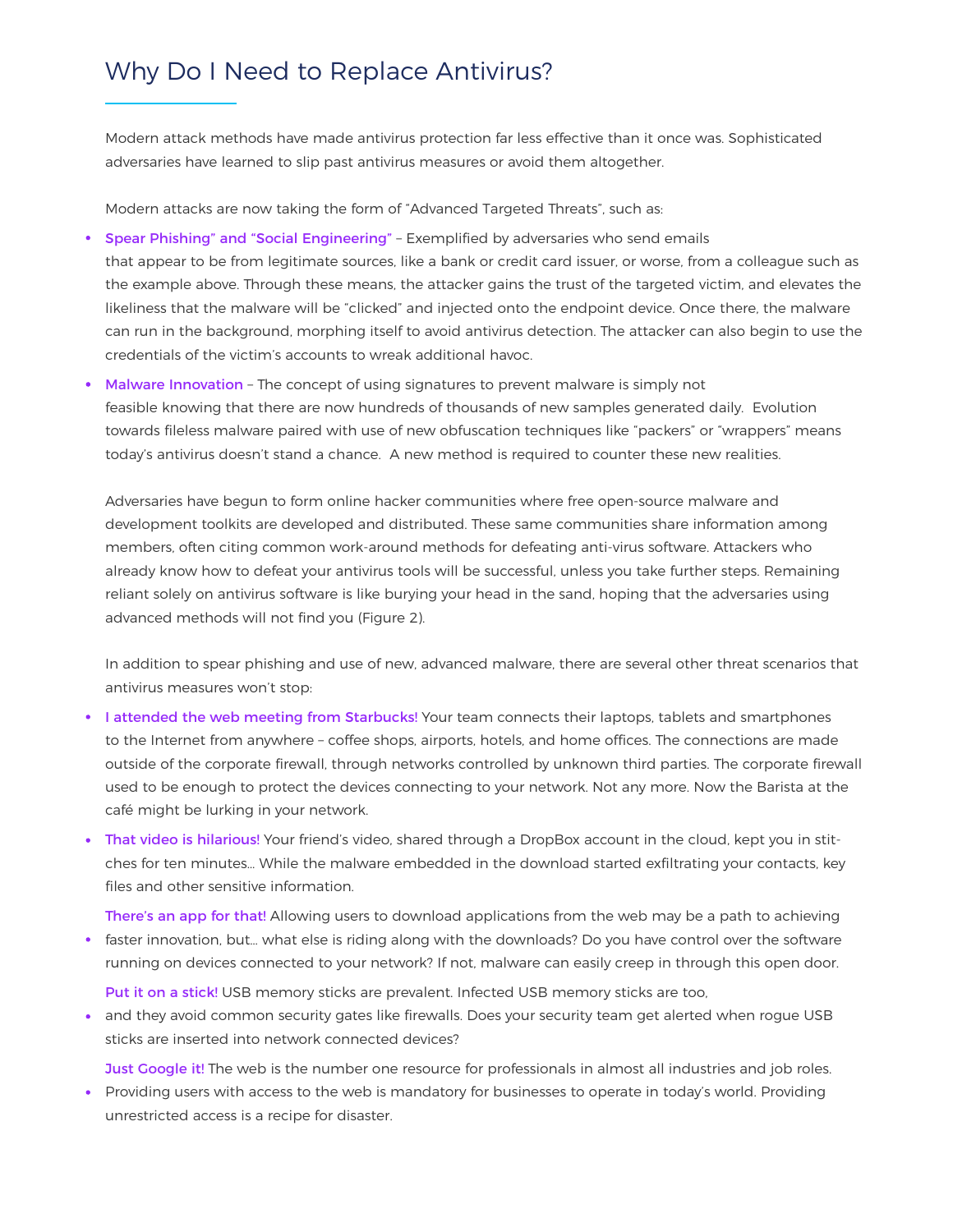Given the scenarios described above, the need for a more comprehensive means of protecting the endpoint is obvious. The range of solutions and options is expanding rapidly, making it difficult to know what is the right approach for your organization. A means of assessing the value to the organization is a useful component to start with, as described in the following section.

## How to Assess the Value of Advanced Endpoint Security Solutions

Modern attack methods have made antivirus protection far less effective than it once was. Sophisticated adversaries have learned to slip past antivirus measures, or avoid them altogether.

Solutions from leading endpoint providers should include a means for the following functions:

- Detection- the ability to predict malicious content and stop it from executing. And if it can't be stopped before execution, sense when an attack is happening by closely monitoring the system, looking for malicious behaviors.
- Prevention- the ability to automatically enact countermeasures killing malicious processes and quarantining devices, to thwart the attack from achieving its objectives.
- Remediation- the ability to automatically return systems to their pre-attack state, restoring full functionality, thus reducing the costs and productivity drain associated with system downtime.
- Forensics- the ability to trace back all actions and instances that led to the attack being successful. This helps determine where weaknesses still persist so they can be addressed.

The four categories of endpoint protection listed above form a security value chain that is illustrated in Figure 3 below.



Figure 2: The Endpoint Security Value Chain